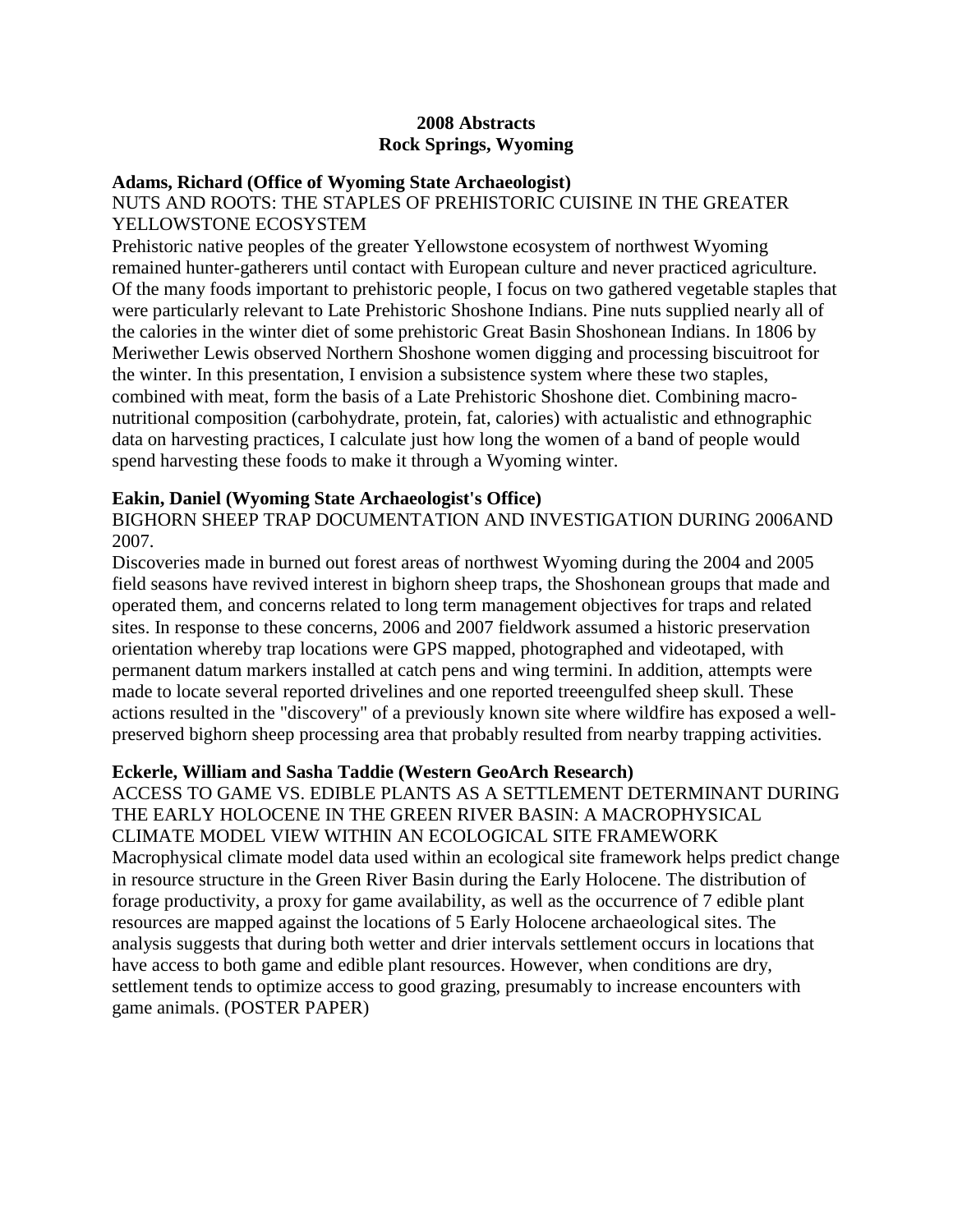## **Dudley Gardner (Western Wyoming College)**

THE FORMATIVE PERIOD IN THE SOUTHERN WYOMING BASIN; 800 TO 1200BP The question of how far north maize cultivation extended into the Wyoming Basin is slowly being answered. This paper will look at storage facilities and macrofloral remains from excavations in the southern Wyoming Basin and discuss the formative periods dietary preferences in the region. In this paper we will primarily focus on the plant resources but we will also look at the faunal remains recovered from sites dating to this period.

#### **Greer, John and Mavis Greer (Greer Consulting)**

#### EVALUATING RITUAL USE OF CAVES IN WYOMING AND MONTANA

Ritual cave use on the Northwestern Plains is evidenced by distinctive rock art and artifacts, micro-botanical remains, complete painting of caves, use of special settings, and cave modification. Ritual use consists of shaman activity, personal or group ceremony, and vision questing and is distinct from daily subsistence use or biographic recording. Prehistoric activity in the central and western mountains concentrated especially on rockshelters and enclosed caves, while eastern areas more commonly utilized open bluffs and rockshelters within a general plains environment. All kinds of sites were used for ritual activity, from daylight settings in front of slight overhangs to dark zone settings deep within cavern systems.

## **Greer, Mavis and John Greer (Greer Consulting)**

## WEAPONRY IN WYOMING AND MONTANA ROCK ART

Weapons are often shown with humans and animals in Northwestern Plains rock art, and panel context suggests uses related to hunting, warfare, and ceremony. Arrows or spears are most frequently shown and occur by themselves, penetrating humans and animals, or associated with bows. Bows and arrows appear in both hunting and warfare scenes, while lances are usually in more static ceremonial context. Unlike the Southwest and Great Basin, portrayal of the atlatl is rare in Wyoming and Montana, and guns, at the other end of the chronology, are also uncommon. Stylistic variation in weaponry may be more a function of artistic portrayal than changes through time in these weapons, although there is surprising uniformity from northern Montana to southern Wyoming in style. However, clusters of particular kinds of scene content of weapon types may relate to status within a culture as well as cultural indicators.

## **Hahn, Ardeth (ARCADIS, U.S. Inc.)**

## NEWLY RECORDED SITES IN THE POWDER RIVER BASIN

During the 2006 and 2007 field seasons, ARCADIS, U.S. Inc. conducted several Class III surveys in the Powder River Basin. The opportunity to survey land on and around the Pumpkin Buttes revealed a variety of new sites, including bison bone beds, stone circles, cairns, a stone wall, and an Agate Basin camp site. Several interesting sites are discussed along with implications for future research in the area.

## **Keyser, James D. (USFS, retired)**

## POWDER WASH: HORSES IN WESTERN WYOMING

Horses are a much more common subject in the rock art of Western Wyoming than has been previously known. Examples occur throughout the Bighorn Basin and southwestward into the Green River Basin. Artists responsible for these include Crow, Shoshone, and Ute (and probably others). The site complex at Powder Wash, southeast of Rock Springs on the Wyoming-Colorado border has been the subject of study for 15 years. The most recent investigation suggests that it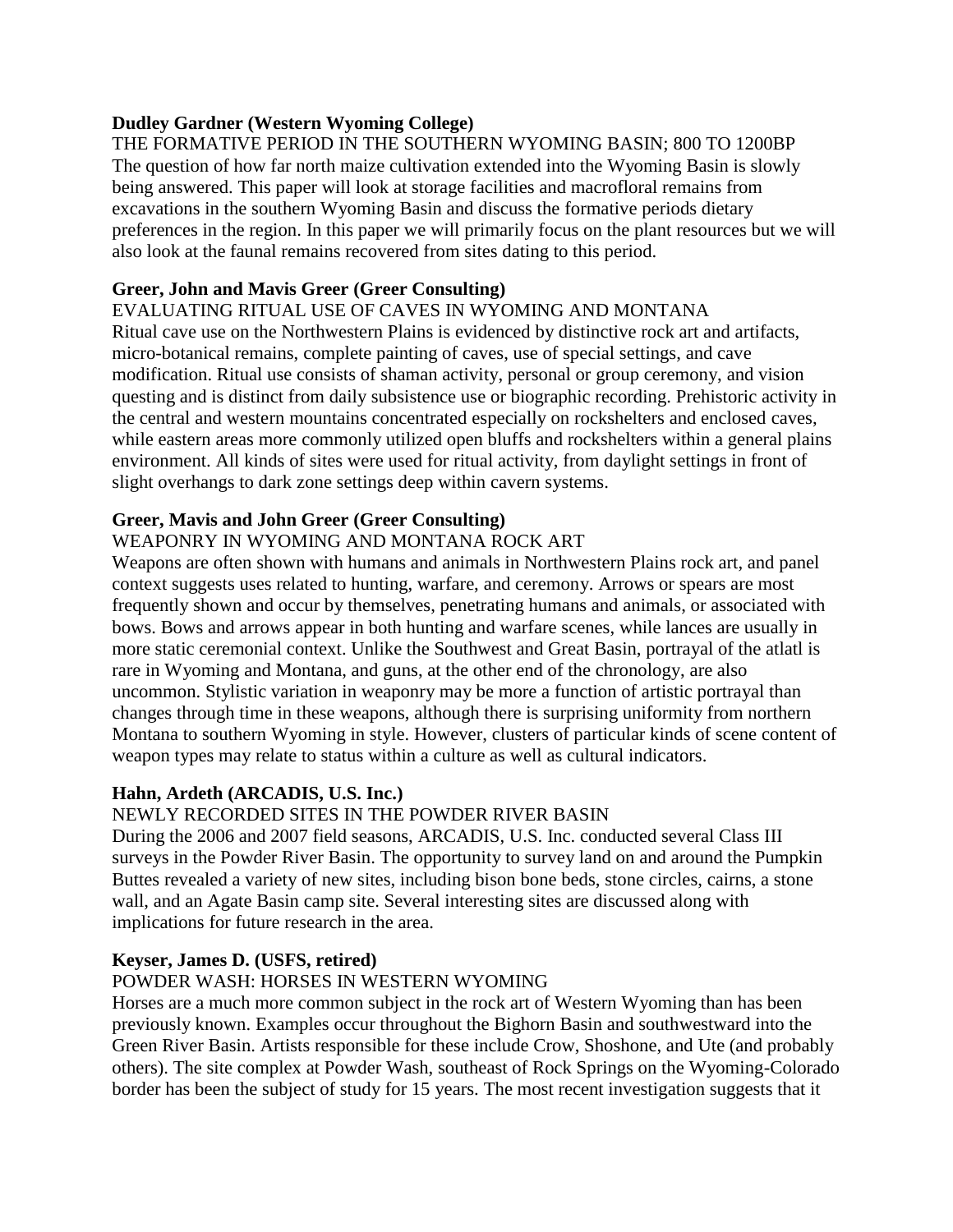originated as a redoubt for Ute horse raiders coming out on the Northern Plains in the last decades of the 1800s. (BANQUET SPEAKER)

# **Koenig, Orrin (University Of Wyoming) and Adams, Richard (Office of the Wyoming State Archaeologist and University of Wyoming)**

# INTRA-SITE VARIABILITY AT HIGH RISE VILLAGE

The High Rise Village (HRV), in Wyoming's Wind River Range, is a Late Prehistoric village consisting of collapsed wooden structures, prepared lodge floors, chronologically diagnostic chipped stone tools, modified steatite and groundstone artifacts occurring at 3261 m (10,700 feet) above sea level. This summer we recorded 34 prepared lodge floors and tested four of them. Preliminary analyses of lodge outlines and lodge contents suggest variability in floor plan size, shape and placement, and artifact assemblages. This presentation examines the structural and spatial variability of living floors observed at this unique high altitude site.

### **Lynch, Elizabeth Marie (University of Wyoming)**

ARE YOU WHAT YOU EAT? DIETARY INFERENCES AND DENTAL ADAPTATION OF SMALL BODIED APES FROM THE EARLY AND MIDDLE MIOCENE OF KENYA Fossil rich formations from the Miocene (23 to 14 Ma) reveal a diverse array of ape-like and monkey-like species. Geologic events and regional climate changes transformed primate habitats in Africa from continuous tropical forests to a patchy woodland environment. These changes likely increased competition for similar resource patches and favored species that exploited a wide range of resources or relied on fallback foods. This trend is seen among small-bodied apes where dental adaptive traits indicate a shift from diets consisting of mainly fruits and hard seeds, to one reliant on leafy matter. Dental microwear analysis shows the foods consumed and tests if these apes ate the foods they were adapted to eat. I examined the microwear from seven species of small-bodied apes from Kenya. Results indicate earlier species consumed a more diverse diet than predicted by their tooth form and that diet shifted gradually.

## **Mullen, Patrick Orion (University of Wyoming)**

#### THE EFFECTS OF THE YOUNGER DRYAS ON PALEOINDIAN POPULATIONS

The Younger Dryas was one of several brief returns to a colder climate following the last glacial maximum and the only one that people were certainly present in the New World to experience. I have hypothesized that this cold period depressed Paleoindian populations in Wyoming while they flourished in New Mexico and that the opposite was true in the following warm period that ended the Paleoindian era. For my master's thesis, I am testing these hypotheses by evaluating (1) the ratio of Younger Dryas to Early Holocene age sites in the two states to look at changes in demographics, (2) extant paleoclimatic data to determine the extent of climate changes in the study areas, and (3) zooarchaeological evidence of food stress that may have been caused by climate changes and led to a depression in demographic growth. In this presentation, I will present preliminary findings.

#### **Ridenour, Dora I. (University of Wyoming)**

NATIONAL HISTORIC LANDMARK STATUS FOR WARDELL (48SU301) THE EVALUATION PROCESS, AND POTENTIAL MEANING TO PUBLIC ARCHAEOLOGY AND EDUCATION

Located in the Green River Basin of southwestern Wyoming on land administered by the Bureau of Land Management, the Wardell Buffalo Trap (48SU301) is a Late Plains Archaic bison kill